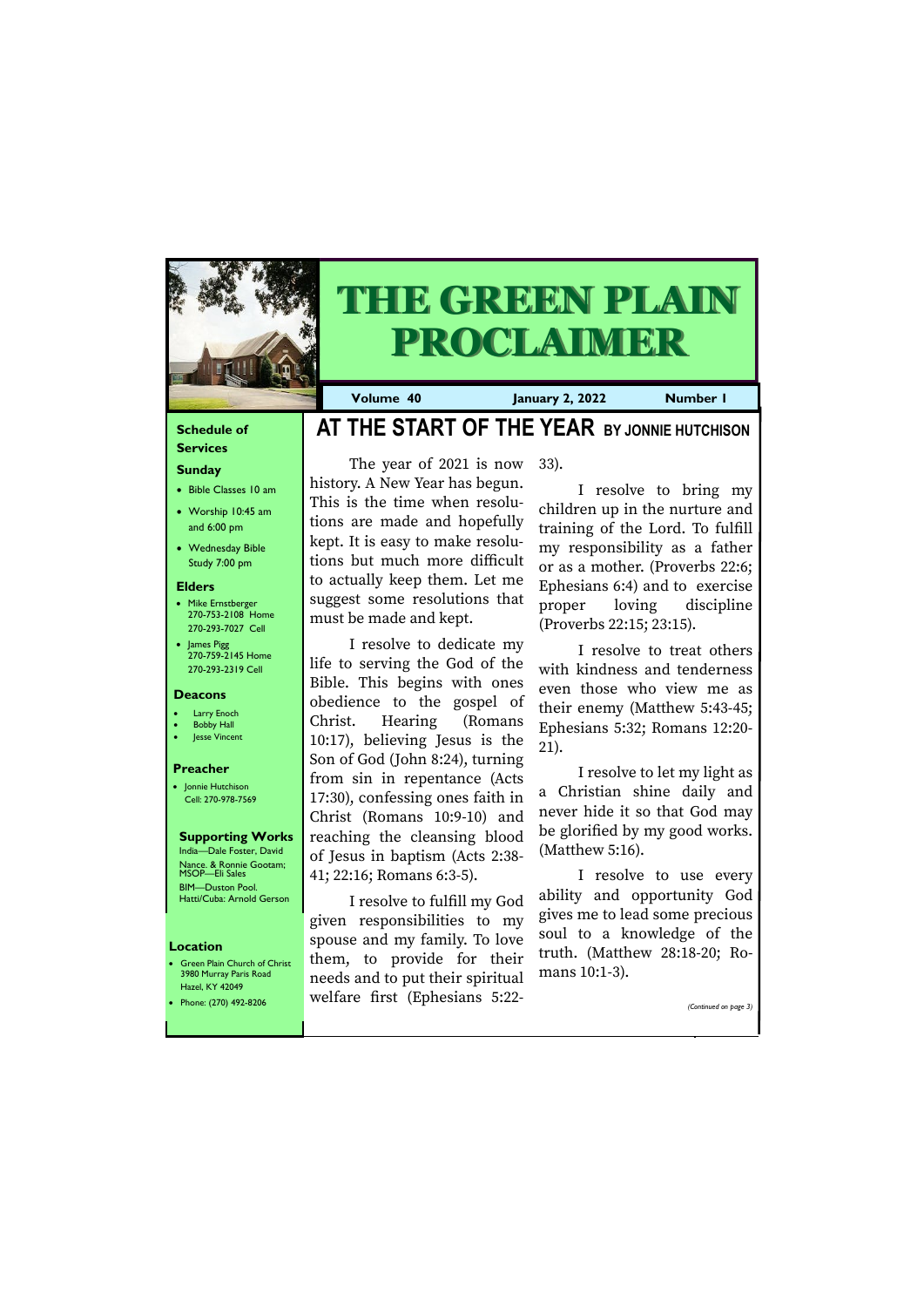### NEWS AND NOTES

*REMEMBER IN PRAYER: Green Plain members*: Peggy Jarvis, Joanne Barnes, Maxine Pool, Hayes and Marjorie Grady, Jim Fielder, Larry Enoch, and Mary and Jim Lowrie, Jesse and Mary Vincent. Vickie Canter will be receiving treatment in Louisville followed by radiation and Chemo treatments at Murray. Please pray that these treatments will be successful.

*Family and Friends:* Teresa Tacker, Bryan White, Kenneth Mizell, Dale Pentecost, Brett Wyatt, Roger Rhoades, Joel White, Mary Lou Joseph, Jennie Pool. Nat and Rita Evans and Larry and Rose Wyatt. Pray for all those who lost loved ones, homes & their livelihood in the recent storm.

- **PANTRY ITEMS January 2022: 2—Peaches; 9—Peanut Butter; 16—Carrots; 23— Peas; 30— Canned Potatoes.** Please bring any additional items you wish for the "blessing box" which is located next to the breezeway on the north side of the building.
- **January 2022 Anniversaries: None. Birthdays:** 14—Shane Smith;18—Karen (Hall) Elkins; 26—Marjorie Grady; Please let us know if we have left anyone out.
- *ENROLL IN A FREE BIBLE CORRECSPONDENCE COURSE. Send your name and complete mailing address and phone number to Green Plain church of Christ 3980 Murray Paris RD Hazel, KY 42049 or email your request to greenplaincoc@gmail.com.*
- **Watch** *A BIBLE ANSWER* **each Sunday at 8:00 am locally on the CW WQWQ TV in Paducah, KY.**
- The Lord is coming (John 14:1-3; Hebrews 9:28). We do not know when He is com**ing (Matthew 25:19). The burning question for each of us is "Am I ready for His coming?" (Luke 2:40). Are you ready?**

#### **Page 2**



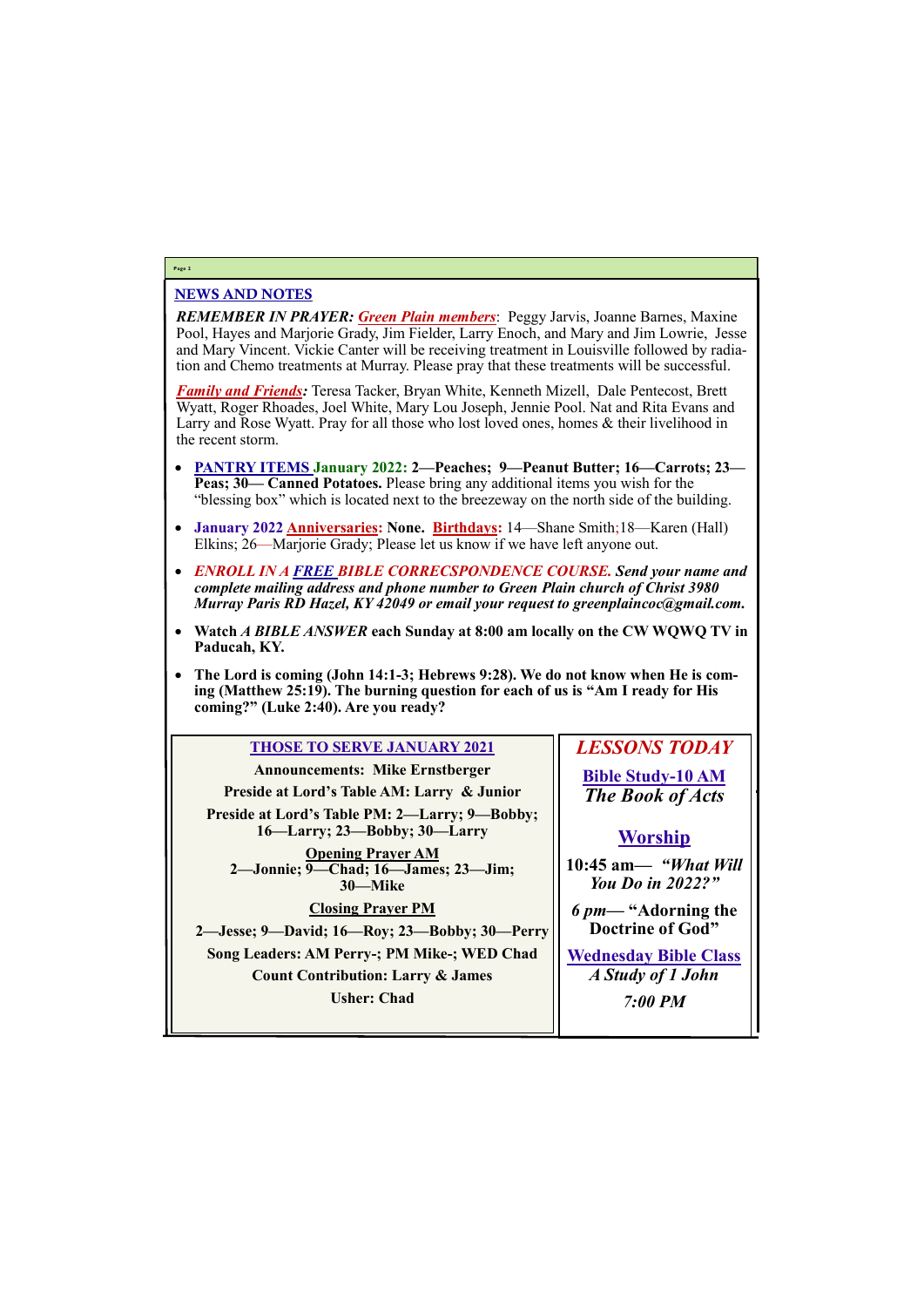**Page 3**

I resolve to be sober and vigilant in face of the efforts of the devil to lead me away from the Lord to eternal destruction. (1 Peter 5:8; 2 Peter 3:17-18).

I resolve to study and meditate upon the Word of God daily so that my faith may be strengthened ed and maintained (Romans 10:17; 2 Timothy 2:15; 2 Peter 3:14).

I resolve to add the virtues of a Christian to my life and rid myself of the works of the flesh (2 Peter 1:5-10; Galatians 5:19-21).

I resolve to trust in the promises of

God and prepare myself to live with Him in eternity (Psalm 18:2; Proverbs 3:5; 1 John 2:25).

I resolve to serve my Lord in His church which He purchased with His precious blood (Acts 20:28). I resolve o assemble for worship and to use my abilities in carrying out the work of the Lord's church (Hebrews 10:24-25; Ephesians 2:10; 1 Timothy 2:10; 2 Corinthians .1:24; Philippians 4:3).

We don't know when our actions may become an example to others — we're always on display. But if we live each day to honor Jesus, our behavior will model His righteous life (Gal. 2:20; 1 John 2:5-6), no matter who is watching.

Are any of these resolutions necessary for you, dear reader? Let us not only resolve but implement these New Year resolutions into our lives as we start and finish this New Year.

*(Continued from page 1)*

## **THE CHRISTIAN EXAMPLE By Mike Riley**

The story is told of a Christian high school senior who was honored as one of the best and brightest in his community because he provided a forceful demonstration of integrity.

When his school team was given the word "auditorium" in a regional spelling bee, he glanced down to ponder his response and noticed that the word was printed on the microphone stand. He called this to the attention of the judges who responded with a more difficult word. The young man did what he knew was right whether others noticed or not.

Uprightness and honor should be goals for Christians of every age. Paul told Timo-

-V1a [Our Christian Example -](https://gewatkins.net/our-christian-example/) GEWatkins.net

thy: *"Let no one despise your youth, but be an example to the believers in word, in conduct, in love, in spirit, in faith, in purity" (1 Timothy 4:12 NKJV).*

As Christians, one of our goals in life should be to change the world around us **for good** while never compromising ourself — one person at a time (Acts 10:38 NKJV; cf. 2 Timothy 2:1-2 NKJV; 1 Timothy 4:16 NKJV).

*O to be like Thee! blessed Redeemer, This is my constant longing and prayer; Gladly I'll forfeit all of earth's treasures, Jesus, Thy perfect likeness to wear. O to be like Thee! O to be like Thee, Blessed Redeemer, pure as Thou art; Come in Thy sweetness, come in Thy fullness;*

*Stamp Thine own image deep on my heart.* —W.J. Kirkpatrick